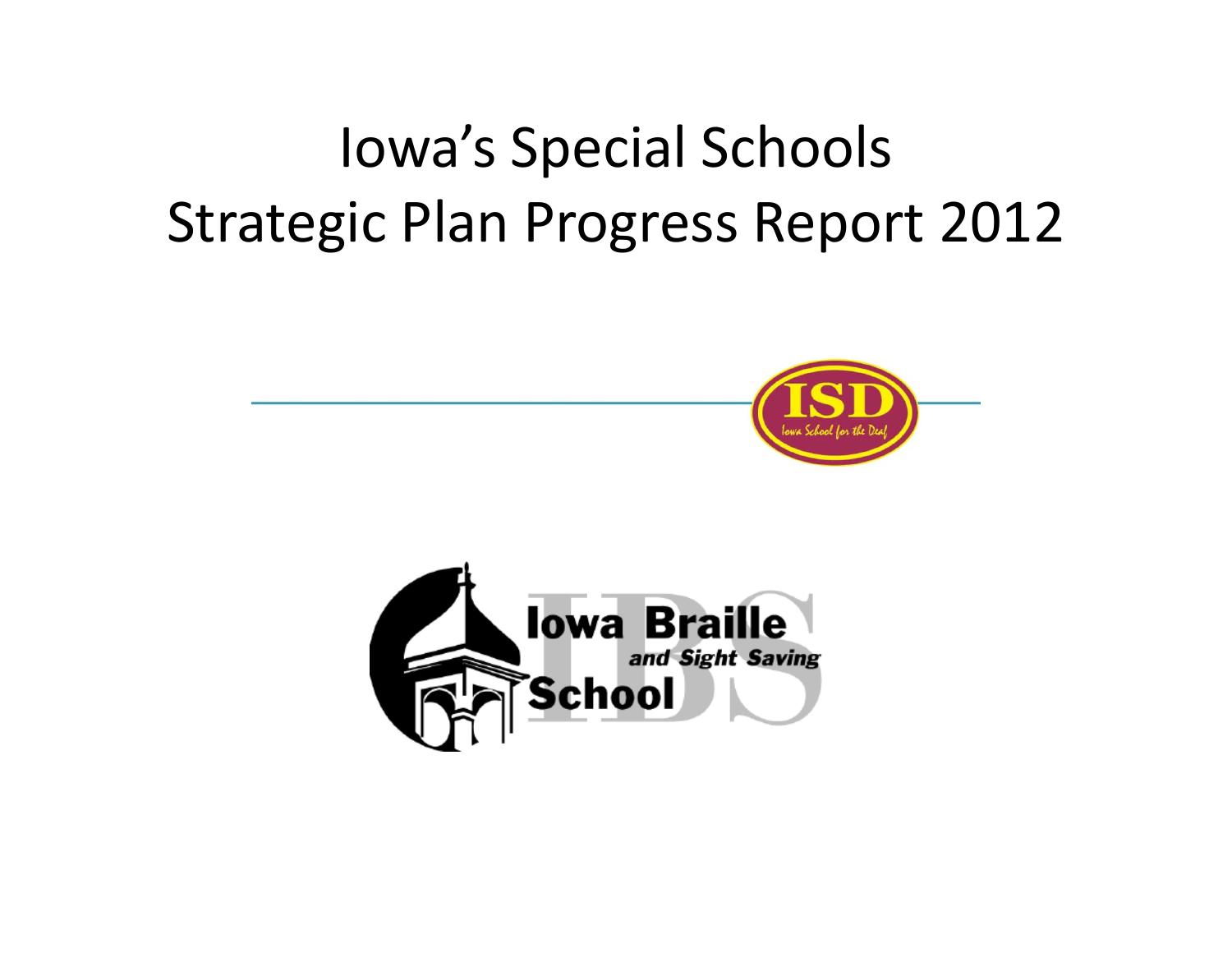Target. Increase by 15% the number of students served by the Statewide System for Vision Services (in conjunction with other partners) who meet or exceed state academic standards in reading by 2016.

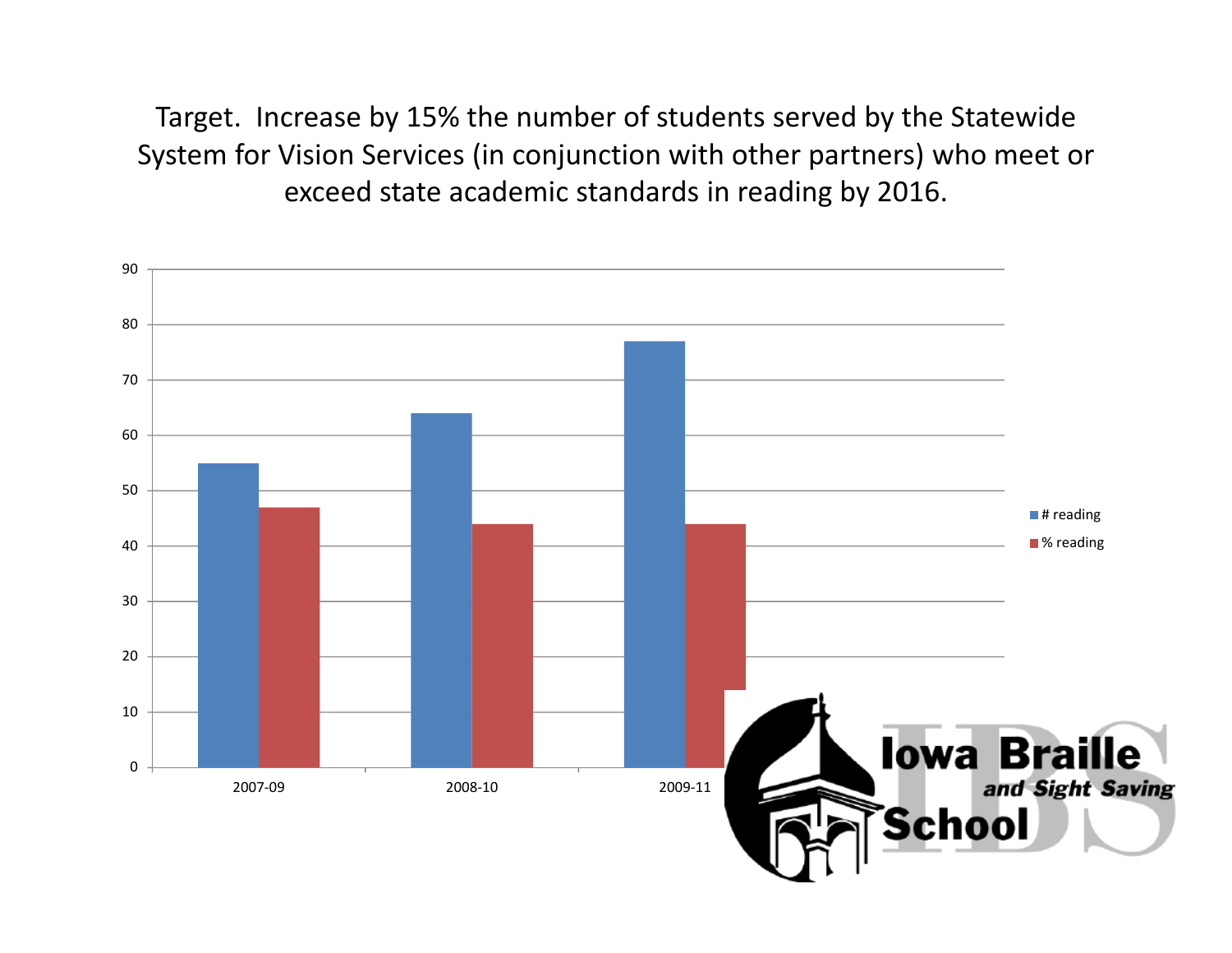Target. Increase by 15% the number of students served by the Statewide System for Vision Services (in conjunction with other partners) who meet or exceed state academic standards in mathematics by 2016.

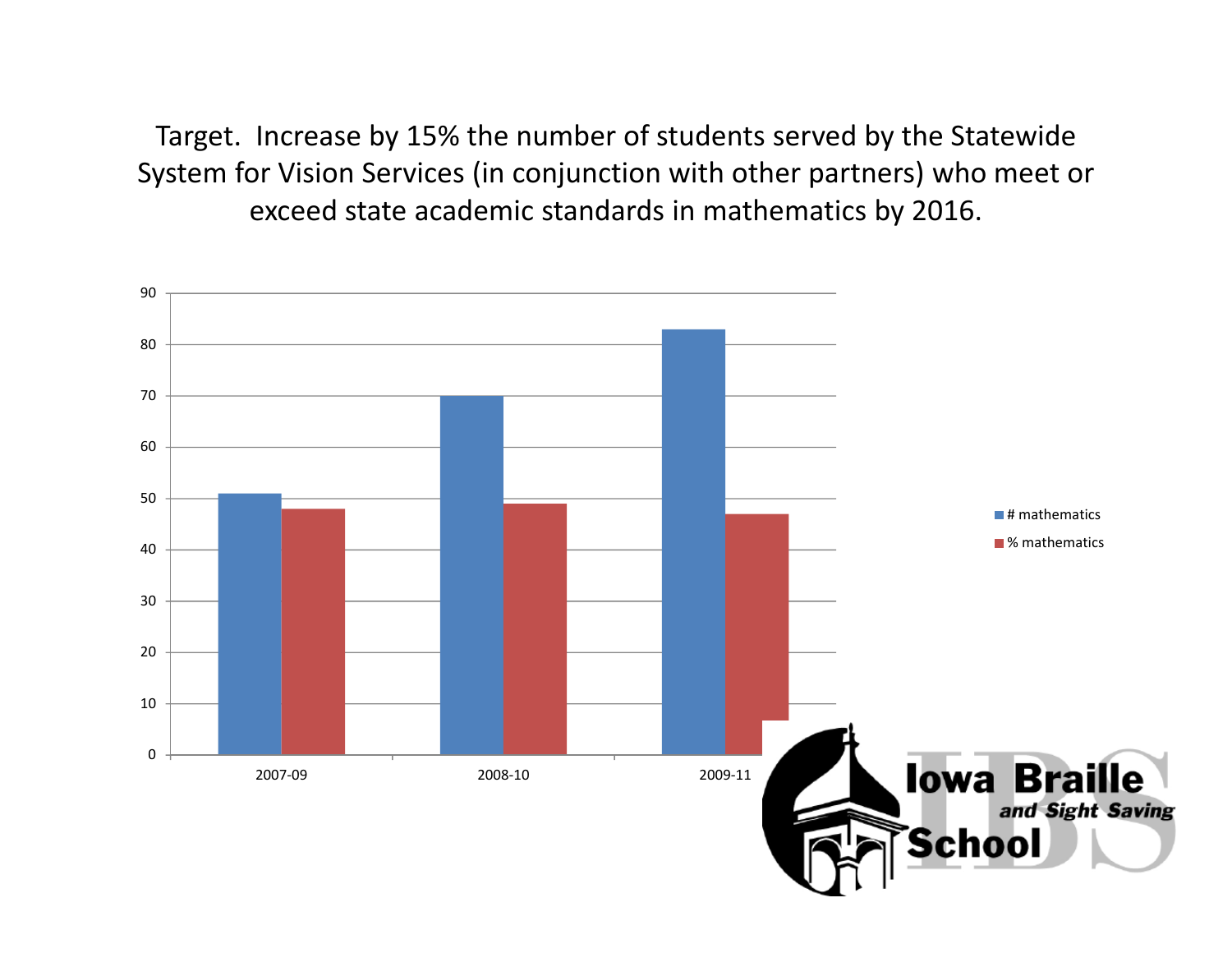Target. The Iowa School for the Deaf shall increase by 15% the number of students who meet or exceed state academic standards in reading by 2016.

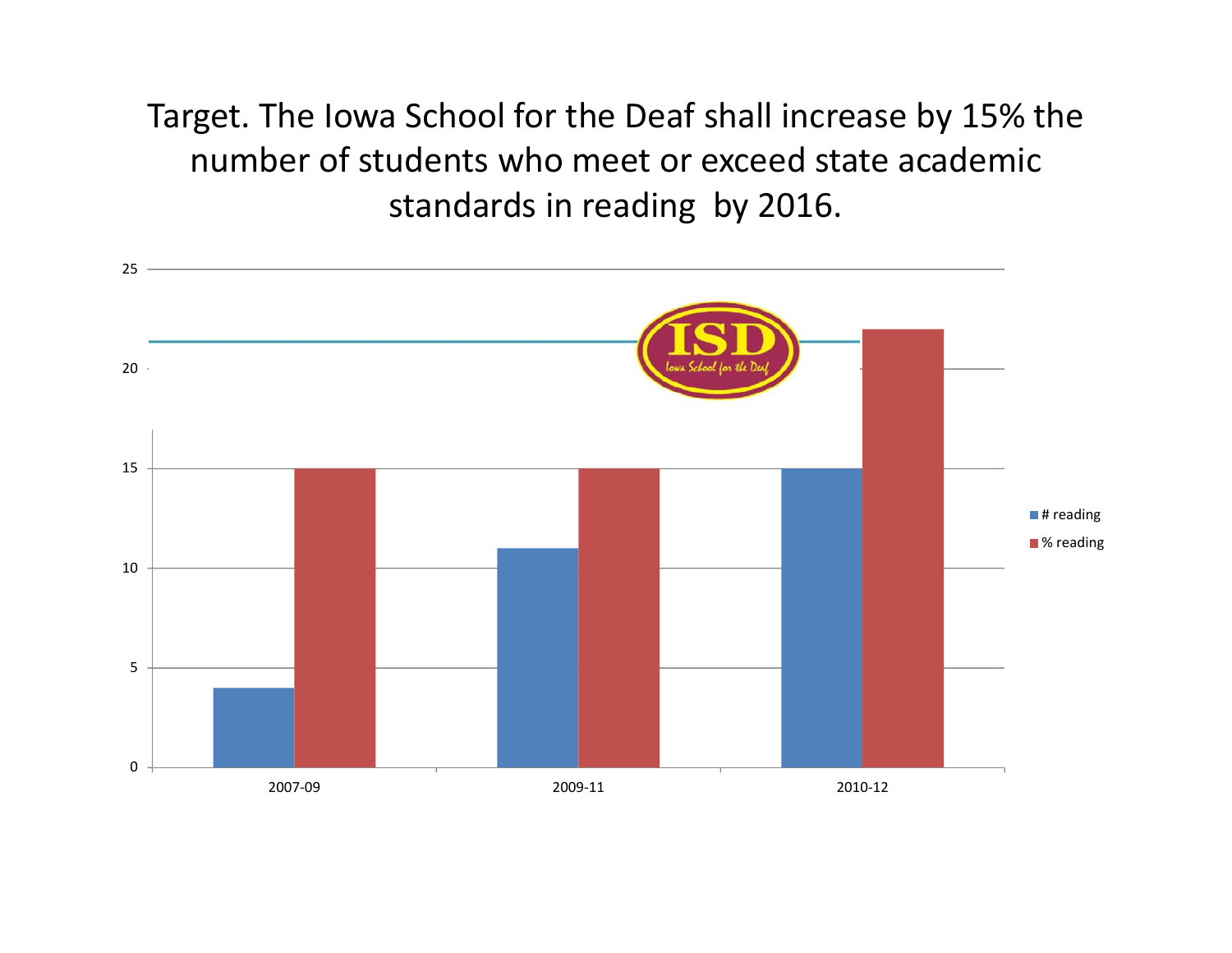Target. The Iowa School for the Deaf shall increase by 15% the number of students who meet or exceed state academic standards in mathematics by 2016.

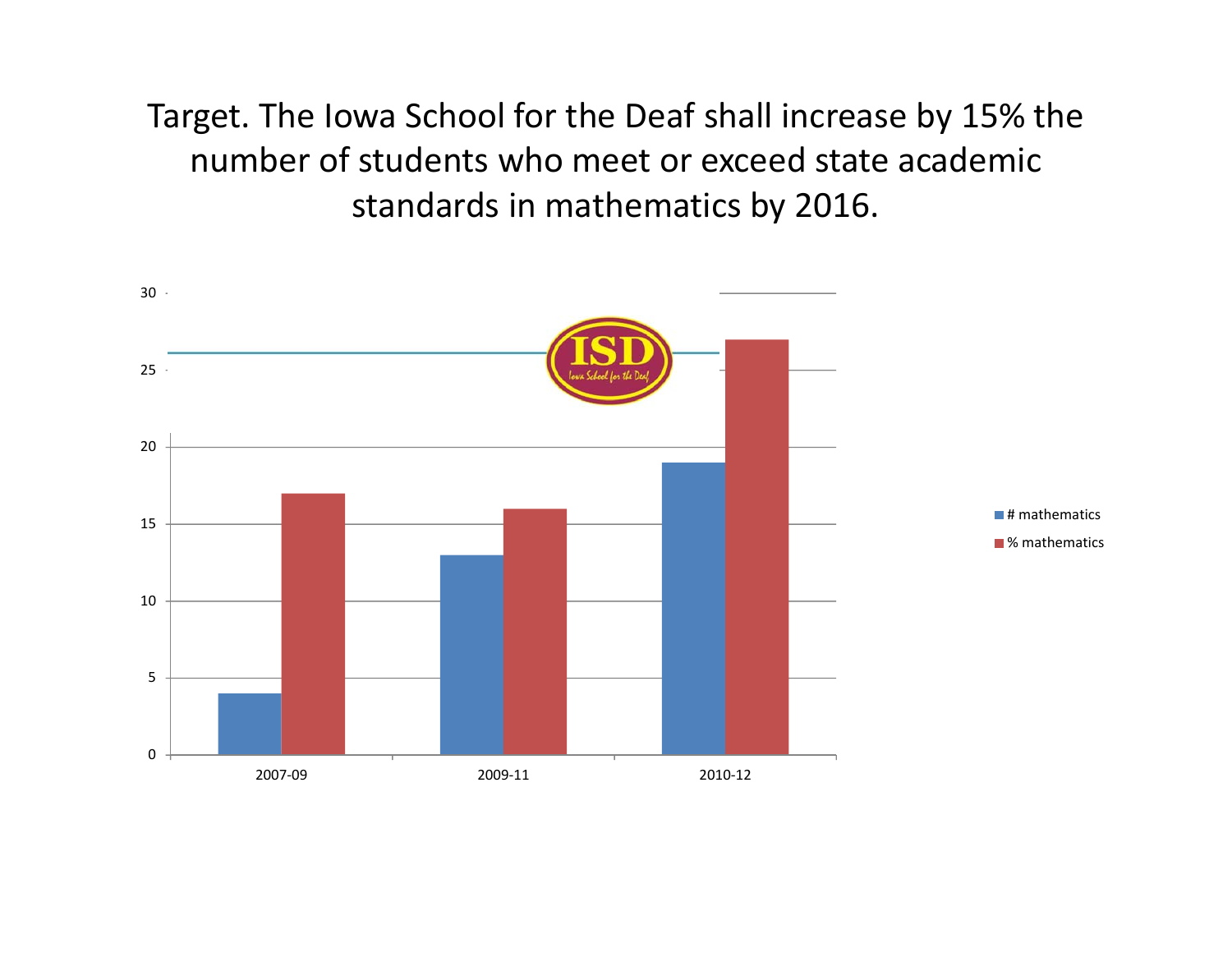Target. The Iowa School for the Deaf shall increase reading achievement by at least 50% annually for identified struggling readers. The target will be measured using the national standard score average yearly growth plus <sup>a</sup> half year gain in order to close the reading gap.

- Using <sup>a</sup> three year average the percent meeting the criteria has increased by 7% from 36% in 2009‐11 to 43% in 2010‐12.
- For 2012 seventeen students met the criteria of 1 and 1/2 years growth representing 40% of the 42 struggling readers.